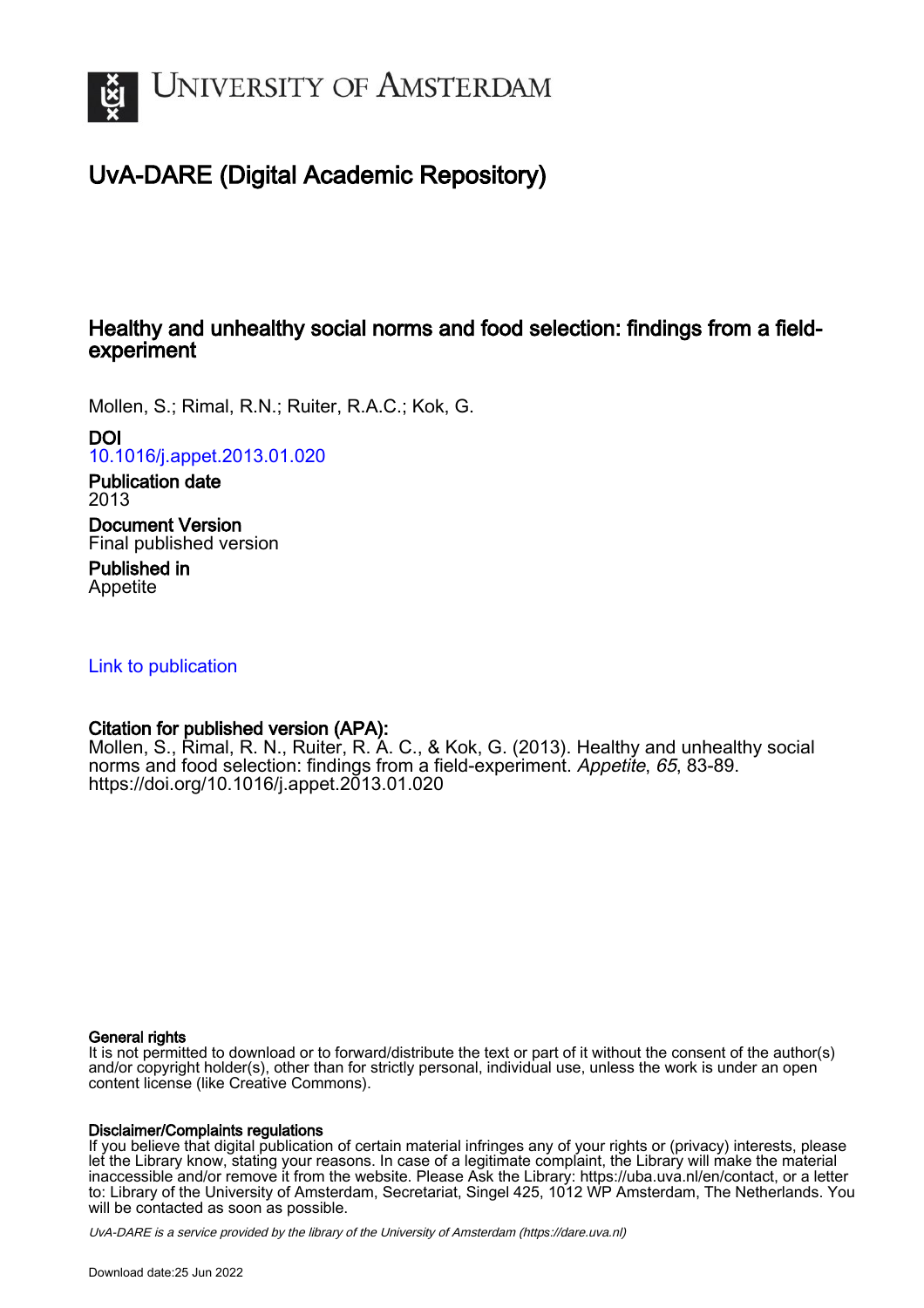[Appetite 65 \(2013\) 83–89](http://dx.doi.org/10.1016/j.appet.2013.01.020)

Contents lists available at [SciVerse ScienceDirect](http://www.sciencedirect.com/science/journal/01956663)

# Appetite

journal homepage: [www.elsevier.com/locate/appet](http://www.elsevier.com/locate/appet)

## Research report

# Healthy and unhealthy social norms and food selection. Findings from a field-experiment



Appetite

Saar Mollen <sup>a,c,</sup>\*, Rajiv N. Rimal <sup>b</sup>, Robert A.C. Ruiter <sup>a</sup>, Gerjo Kok <sup>a</sup>

<sup>a</sup> Department of Work & Social Psychology, Faculty of Psychology and Neuroscience, Maastricht University, The Netherlands

**b The George Washington University, Department of Prevention and Community Health, Washington, DC, USA** 

<sup>c</sup> Amsterdam School of Communication Research (ASCoR), University of Amsterdam, Kloveniersburgwal 48, 1012 CX Amsterdam, The Netherlands<sup>1</sup>

### article info

Article history: Received 9 March 2012 Received in revised form 10 January 2013 Accepted 21 January 2013 Available online 10 February 2013

Keywords: Social norm Injunctive norm Descriptive norm Food choice Field-experiment

#### **ABSTRACT**

The behavior of others in people's social environment (i.e., descriptive norms), as well as their opinions regarding appropriate actions (i.e., injunctive norms) strongly influence people's decisions and actions. The goal of this study was to extend prior laboratory research on the influence of social norms on food choices, by conducting a field-experiment in an on-campus food court. One of three different messages was posted on a given day: a healthy descriptive norm, healthy injunctive norm, or an unhealthy descriptive norm. Effects of these social norms messages on food choice were compared against each other and a no-message control condition. In total, 687 students reported their food choice through a questionnaire provided to them. Food choices were analyzed for participants who reported being exposed to one of the social norms signs and those in the control condition  $(N = 220)$ . Findings showed that the healthy descriptive norm resulted in more healthy food choices, compared to an unhealthy descriptive norm, as well as the control condition. The difference between the injunctive healthy norm and the control condition was not significant, though those in the injunctive norm condition did make more healthy decisions, than those in the unhealthy descriptive norm condition. Implications with regard to theory and practice are discussed.

- 2013 Elsevier Ltd. All rights reserved.

#### Introduction

Globally, more than 1.4 billion adults are overweight, and more than one third of them are obese, with a body mass index higher than 30 ([World Health Organization \[WHO\], 2012](#page-7-0)). The chance of incurring health risks such as diabetes and cardiovascular diseases grows with increasing overweight ([WHO, 2012](#page-7-0)). As a result of the increase in overweight and obesity incidence rates, more and more social circles include people who are overweight, as obesity spreads through social networks [\(Christakis & Fowler, 2007\)](#page-6-0). These changes in the social environment may make it more difficult for people to maintain a healthy diet, because if others in their social circle are consuming unhealthy, yet tasty foods, they have less incentive to act differently. Unhealthy social norms provide people with no reason to change and may even encourage those who have a healthy diet to eat less healthy in an attempt to conform to the majority [\(Schultz, Nolan, Cialdini, Goldstein, & Griskevicius,](#page-6-0) [2007](#page-6-0)). On the other hand, the social environment may also play a positive role in the initiation and maintenance of healthy diets through the provision of social support [\(Uchino, Caccioppo, & Kie-](#page-7-0)

E-mail address: [s.mollen@uva.nl](mailto:s.mollen@uva.nl) (S. Mollen).

[colt-Glaser, 1996\)](#page-7-0) or by setting the right example for others ([Burger et al., 2010](#page-6-0)).

Ultimately, to reduce problems with overweight and obesity, behavior changes need to be made. Some key behaviors in this regard include increasing fruit and vegetable intake and reducing the consumption of fatty foods [\(WHO, 2012\)](#page-7-0). Reducing caloric intake by 100 calories a day by, for example, replacing a hamburger with a salad, can significantly offset weight gain ([Hill, Wyatt, Reed, &](#page-6-0) [Peters, 2003\)](#page-6-0). Investigating positive and negative influences regarding food choice stemming from the social environment is imperative, as it can provide a key to accelerate behavior changes in the midst of an increasing trend in overweight and obesity.

### Descriptive norms

The behavior of others in our social environment (i.e., descriptive norms) strongly influences our own decisions and actions (e.g., [Burger & Shelton, 2011; Cialdini, Reno, & Kallgren, 1990; Keiz](#page-6-0)[er, Linderberg, & Steg, 2008; Nolan, Schultz, Cialdini, Goldstein, &](#page-6-0) [Griskevicius, 2008](#page-6-0)). Descriptive norms are thought to influence behavior because they provide information about the correct way to act in a certain situation and thereby serve people's goal of accuracy: ''if a lot of people are doing it, it must be right'' ([Cialdini,](#page-6-0) [1984; Cialdini & Goldstein, 2004; Jacobson, Mortensen, & Cialdini,](#page-6-0)





<sup>⇑</sup> Corresponding author.

<sup>&</sup>lt;sup>1</sup> Present address.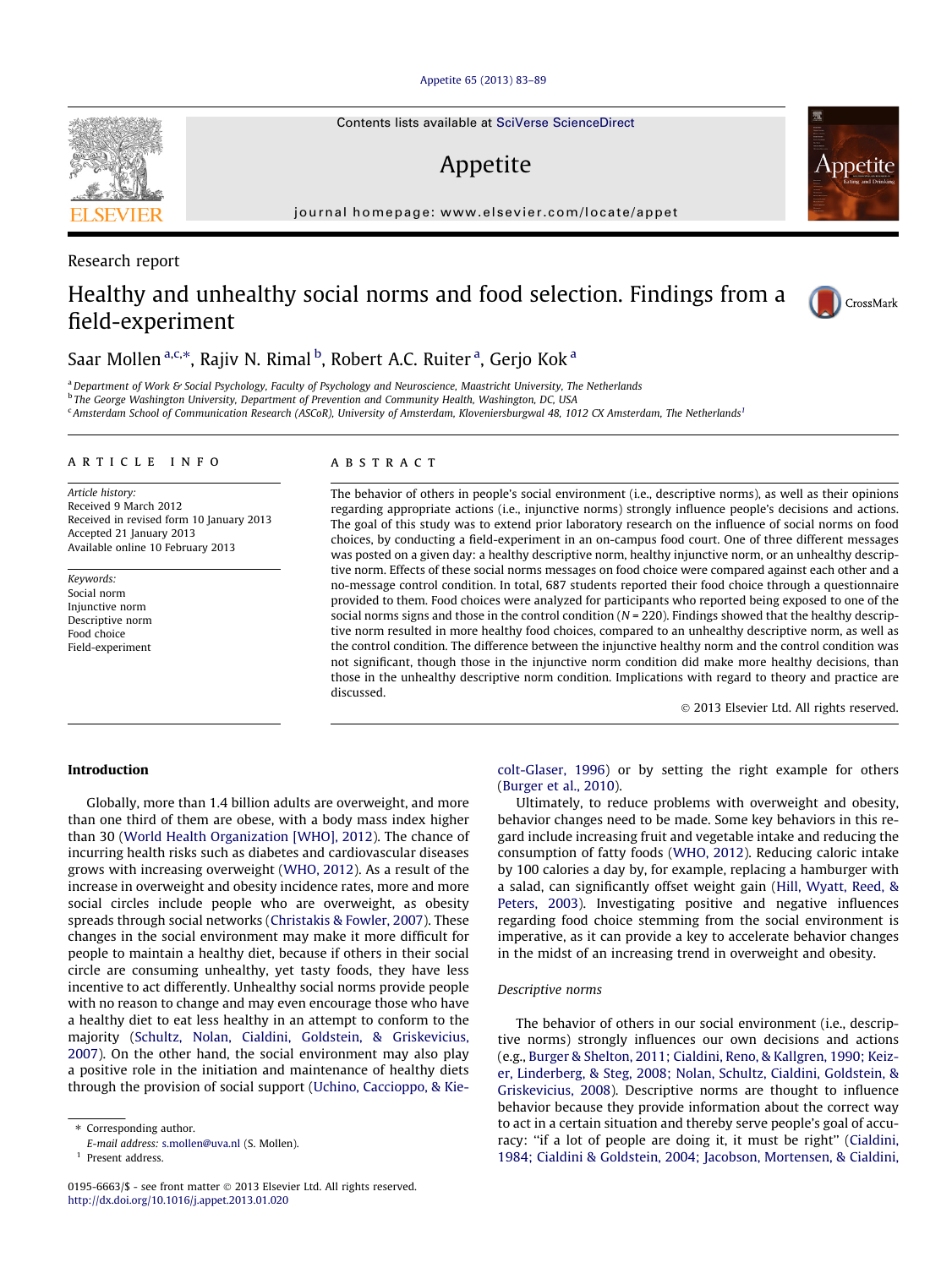[2011\)](#page-6-0). It is because descriptive norms provide social proof that they often function as shortcuts (i.e., heuristic cues) in the decision-making process and thereby influence our behavior especially at low levels of effortful cognitive activity ([Cialdini, 1984; Jacobson](#page-6-0) [et al., 2011\)](#page-6-0).

Healthy and unhealthy descriptive norm perceptions have been found to be positively associated with healthy and unhealthy food intake, respectively [\(Lally, Bartle, & Wardle, 2011\)](#page-6-0). Similarly, they also affect intentions to consume healthy foods [\(Smith-McLallen](#page-7-0) [& Fishbein, 2008\)](#page-7-0) and adopt a healthy diet [\(Yun & Silk, 2011](#page-7-0)). Additionally, experimental evidence indicates that descriptive norms influence actual food choices people make ([Burger et al., 2010\)](#page-6-0). [Burger et al. \(2010](#page-6-0); study 1) found that participants who were made to believe that others before them had made healthy food choices also tended to make more healthy choices themselves (67.5%), compared to when participants were made to believe that others before them had made unhealthy food choices, in which case less than half of the participants made a healthy choice (40.0%). In a control group that received no normative information, a little over half of the participants chose to have a healthy snack (55.0%). These findings were replicated in a second experiment.

The goal of the current study was to extend prior findings from cross-sectional and laboratory studies by investigating the effects of healthy and unhealthy descriptive norm messages on food choice within a naturalistic setting. Studying the effects of social norms in a field-setting is crucial for theory development as well as practice, as it increases external validity of findings, even though, compared to controlled laboratory-based studies, internal validity may be somewhat compromised [\(Cook & Campbell, 1979\)](#page-6-0). This naturalistic approach aligns with and extends prior research on both social norms (e.g., [Cialdini et al., 2006; Goldstein, Cialdini,](#page-6-0) [& Griskevicius, 2008; Schultz et al., 2007\)](#page-6-0) and food choice (e.g., [Lowe et al., 2010; Wansink & Kim, 2005\)](#page-6-0).

### Injunctive norms

In social psychology a distinction is made between descriptive and injunctive norms. While descriptive norms refer to the behavior of most others in our social environment, injunctive norms describe the conduct that most others approve or disapprove of [Cialdini et al. \(1990\).](#page-6-0) Injunctive and descriptive norms may align, but they may also be in conflict and interact to guide behavior (e.g., [Schultz et al., 2007; Smith & Louis, 2008](#page-6-0)). In contrast to descriptive norms, injunctive norms are most influential under conditions of high effortful cognitive activity. This relates to the goal that underlies the effectiveness of injunctive norms. Injunctive norms are thought to be effective because they serve people's goal of affiliation. Through strategic action, such as conforming to injunctive norms, people aim to obtain social approval and avoid disapproval and other negative social sanctions ([Cialdini & Gold](#page-6-0)[stein, 2004; Cialdini et al., 1990; Deutsch & Gerard, 1955\)](#page-6-0). However, that what is socially desirable may not always be personally desirable, as a result of which a conflict may arise between intrapersonal and interpersonal goals. This conflict requires effortful cognitive activity to resolve; therefore, injunctive norms have been found to be more influential when self-regulatory resources are high ([Jacobson et al., 2011\)](#page-6-0).

While injunctive and descriptive norms differ in the processes that underlie their effectiveness, both perceptions regarding food consumption and dieting behaviors of most others (i.e., descriptive norms), as well as perceptions regarding others' approval related to food consumption and dieting (i.e, injunctive norms) have been found to predict intentions to consume healthy foods and pursue a healthy diet ([Smith-McLallen & Fishbein, 2008; Yun & Silk,](#page-7-0) [2011\)](#page-7-0). In addition to investigating the effects of descriptive norms in a naturalistic environment it is therefore of interest to examine the external validity of findings pertaining to the influence of injunctive norms on food choice.

#### Current study

In the current study, the effects of normative messages (i.e., healthy descriptive, unhealthy descriptive, and healthy injunctive norms) on food choice were tested in a naturalistic environment. In line with previous studies that have investigated the negative effects of messages describing the high prevalence of undesirable behaviors [\(Burger et al., 2010; Cialdini et al., 2006](#page-6-0)), or low prevalence of desirable behaviors ([Lapinski, Rimal, DeVries, & Lee,](#page-6-0) [2007; Sieverding, Decker, & Zimmermann, 2010](#page-6-0)), our expectation was that an unhealthy descriptive norm message, communicating the high prevalence of unhealthy food choices, would result in more unhealthy food choices, compared to both a no-message control condition and healthy social norm messages (both descriptive and injunctive). We also predicted that both healthy norm messages (i.e., descriptive and injunctive) would result in more healthy food choices, compared to both the control condition and the unhealthy descriptive norm message.

### Method

#### Field setting

The setting for this study was an on-campus food court, open on weekdays during lunch hours (11 AM–2 PM). In order to study the effects of healthy descriptive norms, unhealthy descriptive norms and healthy injunctive norms within a single setting, the healthy and unhealthy descriptive norm message described the high prevalence of either a healthy or an unhealthy food choice, respectively. The injunctive norm message communicated approval related to healthy food choices. In the food court, a variety of food options that varied in healthfulness were offered. Choices included salads (served in the tossed salad area) and hamburgers (grill area). These two establishments were placed across from each other in the food court and offered lunch at about the same price. This made salads (as a healthy food option) and hamburgers (as an unhealthy food option) ideal for studying the effects of healthy and unhealthy descriptive norms on students' food choice. Taking this approach allowed the study to be administered in one location, keeping all other circumstances as constant as possible, thereby reducing the impact of confounding variables.

#### Participants

A total of 729 people who visited the food court at the campus of an eastern private university in the United States agreed to participate in this field study. To promote homogeneity in the sample and because the descriptive normative messages pertained to behaviors of students, only regular students at the university were included. Forty-two participants were excluded from the study because they were not students, but were, instead, staff members or visiting students. In the final sample of 687 students (336 men, 347 women, 4 no answer), 78.2% were born and raised in North America, 11.5% in Asia, 4.2% in Europe, 1.7% in Latin America, 1.5% in the Middle East, 0.7% in Africa, and 0.4% in Australia; 1.6% marked the other category. The age of participants ranged from 17 to 34 years old ( $M = 20.85$ ,  $SD = 2.52$ ). The procedure and materials were approved by the university's institutional review board. Upon completion of the field-experiment, the responsible researcher set up a stall in the food court for debriefing. People who came to the stall were debriefed and offered a choice of fruit or candy to thank them for their participation.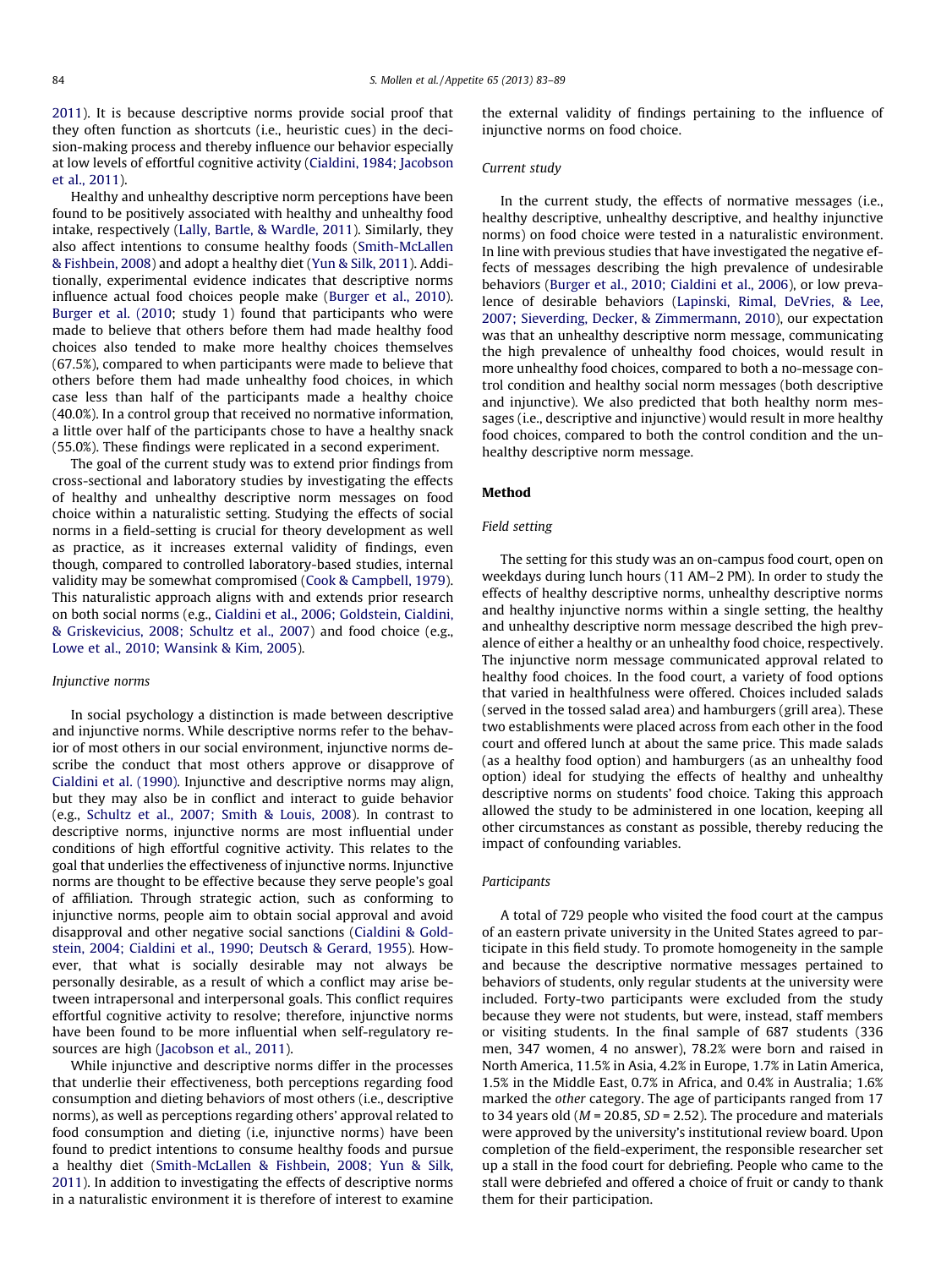#### Procedure and materials

The on-campus food court consisted of several separate food stations: a salad bar (e.g., tossed salads), pizzeria (e.g., pizzas, side salads), deli (e.g., sandwiches), "grab and go" (e.g., sandwiches, salads, sushi, soup), and a grill area (e.g., hamburgers, chicken tenders, fries). For the purpose of the study, only the salad bar and grill area were part of the experiment. These two food stations were chosen not only because of their close proximity, similarity in price, and popularity among students, but also because they differed substantially in their healthfulness.

In total, three social norm messages about hamburger and salad consumption were constructed, all of which started with the same header: ''What are you having today?'' This question was followed by the descriptive (healthy/unhealthy) or injunctive norm message. The unhealthy descriptive norm message pertained to the consumption of burgers; the two healthy social norm messages pertained to the consumption of tossed salads.

In order to align the descriptive norm messages with actual behavior, prior to the field study, the number of burgers and salads sold was counted on two consecutive days. On average, more than 50 salads and burgers were sold per hour. This means that each day during the three opening hours more than 150 hamburgers and salads were sold. Based on this finding the unhealthy descriptive norm message read "Every day more than 150 [name of university] students have a burger for lunch here''; this was accompanied by the university's logo and two photos of the grill area. The healthy descriptive norm message read "Every day more than 150 [name of university] students have a tossed salad for lunch here''; this message was accompanied by photos of the salad bar and the university logo. The injunctive norm message also pertained to tossed salads, and read "Have a tossed salad for lunch!"; this is similar to the wording used for a positive injunctive norm in previous research by [Cialdini et al. \(2006\)](#page-6-0) and indicates that having a salad for lunch is approved of by others. This poster also depicted the salad bar and the university's logo. In the control condition no signs were posted. Accordingly, the four conditions were: healthy descriptive norms, unhealthy descriptive norms, healthy injunctive norms, and no-message control.

Each day one different norm message was posted (or no norm; control condition) during opening hours, and this was done for four consecutive weeks. The norms message was conveyed by means of four different signs posted at different locations in the food court. Two large signs of 24″  $\times$  36″ were posted on an easel at both main entrances, and two small signs (11″  $\times$  17″) were placed at the entrance to the grill and salad area. The order in which the norms were conveyed was counterbalanced to make sure each norm would be displayed each day of the week (Monday–Friday).

In this daily period of 3 h, during which the university foodcourt was opened, the experimenter aimed to distribute 40 questionnaires. In the first hour the experimenter aimed to hand out 10 questionnaires and in the second and third hour the goal was to hand out 15 questionnaires per hour. The investigator asked for participation in the study only from those who appeared to be within the age range of typical undergraduate students (between 18 and 22 years old) and those who were eating food purchased in the food court. Thus, excluded from the study were individuals who appeared to fall outside the age range and those who were consuming foods brought from outside. A final consideration was the size of the group in which potential participants were eating. Those eating alone or in small groups were asked to participate; this was done to ensure that participants did not have too many distractions. Decisions to hand out questionnaires, however, were not based on the type of food bought. Objective food choice counts indicated that random selection of participants was indeed successful (see section ''Discussion'').

Participants were not allowed to participate in the study more than once. The first question presented on the questionnaire therefore asked whether participants remembered filling out a similar questionnaire in the last month. If so, they were instructed to stop filling out the survey. Eligible participants were thanked by the experimenter, given a questionnaire and pencil, and were instructed to drop the questionnaire in the drop-box upon exiting the food court.

### Measures

Demographic variables, such as gender, age, student classification and country of origin were assessed. Food choice habits were assessed by asking participants which of the establishments in the food court they visited most often (i.e., salad bar, pizzeria, deli, grab and go, meals in a minute, grill area, or other), which food item they ordered most often at this establishment (open-ended), and how healthy they perceived this choice to be  $(1 = not at all$ healthy  $-7$  = very healthy). The same questions were asked but rephrased for current food choice.

Food choice (open-ended) was recoded into two variables, one that reflected salad choice and another that reflected burger choice. Salad consumption was coded as ''salad'' only if the stipulated salad contained greens. Therefore, a hummus or chicken salad was not counted as a salad. Because salads were supposed to reflect a healthy choice, a combination of a salad with other food items such as a sandwich or pizza was not counted as a salad. A food choice was counted as a hamburger if it was referred to as a hamburger (or "burger"); because of their high caloric count this included vegetarian burgers, turkey burgers and chicken burgers, in addition to regular hamburgers. Other products bought in the grill area did not count as a burger, examples of which were chicken tenders, grilled cheese sandwiches and mozzarella sticks. The first author coded habitual and current food choices according to the same coding scheme and this was checked for accuracy by one of the coauthors; two flaws in the coding were uncovered and subsequently corrected.

Norm perception questions were asked to measure whether the social norm signs changed perceptions of social norms pertaining to both descriptive and injunctive norms. First, more generally, participants were asked whether they remembered seeing a sign upon entering the food court, and if so, whether they could reproduce the text on the sign. In addition, two questions were asked for descriptive norm perception. Students were asked to estimate how many students visiting the on-campus food court they thought ordered a tossed salad per day, and a hamburger per day. The injunctive norm was assessed by asking participants to rate, on a 7-point scale, the extent to which they disagreed or agreed with two statements: "most people think it is appropriate for me to order a  $(1)$ tossed salad, and (2) hamburger for lunch'' (1 = strongly disagree  $-7$  = strongly agree).

## Results

#### Norm manipulation

Out of a total of 687 students, 140 were in the control and 547 in the experimental conditions. Among those in the control condition, 119 (85%) correctly recalled not having seen a poster upon entering the cafeteria. A little over one fifth of those in the experimental conditions (21.9%;  $n = 120$ ) indicated seeing a poster upon entering the food court. Those who incorrectly recalled the message in the experimental conditions, as well as those who mistakenly reported seeing a sign in the control condition were removed from the main analyses; this resulted in a final sample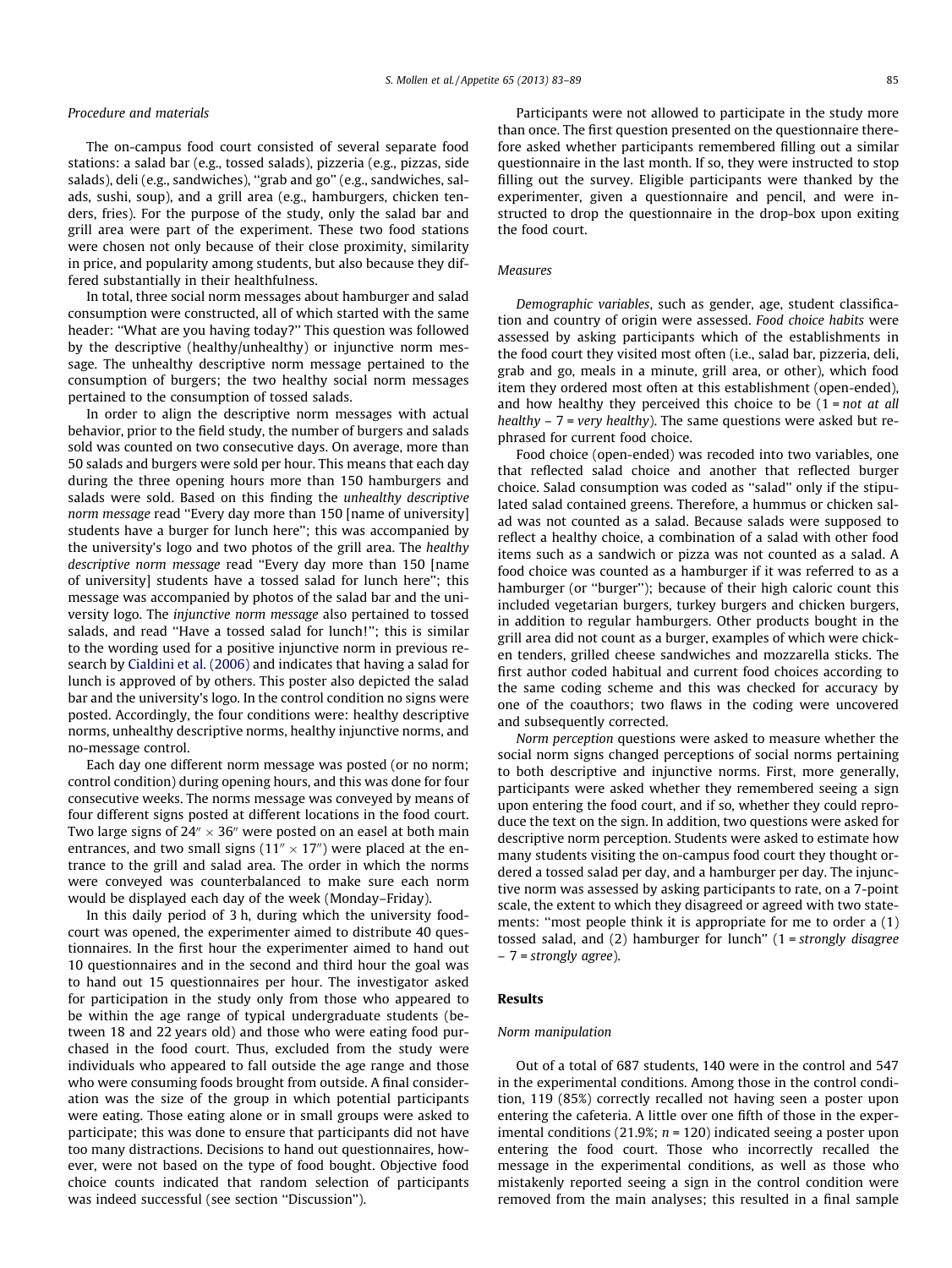of 231 participants, corresponding to  $n = 119$ ,  $n = 33$ ,  $n = 42$ , and  $n = 37$ , in the control condition, healthy descriptive norm, healthy injunctive norm, and unhealthy descriptive norm condition, respectively. For the primary analyses, those who were not exposed were excluded because the interest was on understanding the effects of, not factors that enhance, exposure. This exclusion did not apply for the intention-to-treat analyses, which were performed on the full sample.

To check whether people indeed perceived hamburgers to be an unhealthy food item and salads a healthy food item, ratings of healthiness of food choice were compared by means of a univariate analysis of variance. Those who had a burger for lunch rated their food choice as less healthy ( $M = 3.00$ ;  $SD = 1.22$ ) than those who chose to have something else for lunch  $(M = 4.10; SD = 1.58)$ ,  $F(1,219)$  = 20.78, p < .001,  $\eta_p^2 = 0.09$ . In line with expectations, salads were perceived to be a healthier food option than other food choices ( $M_{salad}$  = 5.71;  $SD_{salad}$  = 1.03 vs.  $M_{other}$  = 3.39;  $SD_{other}$  = 1.33),  $F(1,219)$  = 113.30, p < .001,  $\eta_p^2 = .34$ .

To test whether injunctive norm perceptions were affected by the injunctive norm sign, pair-wise comparisons of the injunctive norm group with the control group were conducted. The F-tests showed no significant differences between the control and injunctive norm condition in perceived approval of ordering a salad for lunch,  $F < 1$ , nor for the perceived approval of ordering a hamburger for lunch,  $F(1,158)$  = 2.52,  $p$  = .11,  $\eta_p^2 = 0.02$ .

Descriptive norms perceptions varied quite a bit between people, with estimates as high as 600 salads and 1000 burgers sold per day. Therefore, before conducting any analyses, outliers ( $\geq$ 3SD) were first removed (before calculating means and standard deviations to determine outliers, however, one highly extreme score was removed to minimize skewness). This meant that salad sales perceptions equal to or higher than 400 and burger sales perceptions equal to or higher than 600 were removed. Subsequently, it was examined whether descriptive norm manipulations were indeed successful. To do so, we analyzed whether the difference between perceptions of the descriptive norm and the norm as communicated was indeed smaller in the descriptive norm conditions, compared to the control condition. Therefore, scores were transformed to reflect the absolute deviation from the norm as communicated by the poster. As predicted, the mean deviation from the norm (i.e., difference between perception and norm as communicated) was lower in the healthy descriptive norm condition  $(M = 50.32)$ ;  $SD = 40.78$ ), than in the control condition ( $M = 82.25$ ;  $SD = 42.85$ ),  $F(1,137)$  = 13.66, p < .001,  $\eta_p^2 = 0.09$ . The same procedure was followed for burger sales perceptions, and again the deviation from the norm was lower in the unhealthy descriptive norm condition  $(M = 42.97; SD = 57.72)$  than in the control condition  $(M = 90.25;$ SD = 73.08),  $F(1, 134)$  = 11.76,  $p < .005$ ,  $\eta_p^2 = .08$ .

Findings show that descriptive, but not injunctive, norm perceptions change as a result of norm messages. This is in line with previous research in our lab, as well as the differential qualities of injunctive vs. descriptive norms (see section ''Discussion'').

#### Intention to treat analyses

Before proceeding to the main analyses among those participants who reported being exposed to the social norms intervention, an intention to treat analysis for hamburger and salad choice was conducted on the full sample of 687 participants (7.6% missing cases;  $N_{\text{total}}$  = 635). A hierarchical logistic regression was run to analyze the effects of the social norms messages on hamburger choices. In Step 1, we entered the variables pertaining to participants' gender,  $\beta$  (.23) = -.23, p = .32, OR = 0.79 [CI = 0.51-1.25] and their habitual behavior regarding the consumption of hamburgers for lunch,  $\beta(.23) = 2.61$ ,  $p < .001$ , OR = 13.65 [CI = 8.71–21.38]. The social norm condition variable was entered

in Step 2,  $p = 0.74$ . Overall, the strongest predictor of hamburger choice was the habit to have a burger for lunch. The same analysis was done for decisions to have a salad for lunch. In Step 1 it was found that women were more likely to have a salad for lunch than men,  $\beta(.30) = 0.79$ ,  $p < .01$ ,  $OR = 2.20$  [CI = 1.22–3.94] and that the habit to have a salad for lunch was a strong predictor of salad choice,  $\beta(.28) = 3.66$ ,  $p < .001$ ,  $OR = 38.93$  [CI = 22.40–67.66]. In Step 2, the social norm condition variable was added, but it did not significantly predict food choice,  $p = .42$ . In sum, the intention to treat analyses revealed no significant effects of the norm manipulation on food choices.

#### Main analyses: intervention effects

The analyses of the intervention effects were conducted among the 231 participants who correctly identified to have been exposed to the norm message and those in the control condition (4.8% missing cases;  $N_{\text{total}}$  = 220). To test the hypothesis that hamburger consumption would be highest in the unhealthy descriptive norm condition, a hierarchical logistic regression analysis was done in which the unhealthy descriptive norm condition was compared to the other three conditions on hamburger choice. Gender and habit were entered in the first step of the regression. The difference between men and women in the likelihood to eat hamburgers did not reach a level of significance,  $\beta(.39) = -.64$ ,  $p < .10$ , OR = 0.53 [CI = 0.25–1.12], the habit to eat hamburgers was however found to be a strong predictor of hamburger choice,  $\beta(.39) = 2.62$ ,  $p < .001$ , OR = 13.72 [CI = 6.37-29.52]. In the second step the social norm condition variable was added, but this was not a significant predictor of hamburger choice,  $p = .79$  (see Table 1 for comparisons between conditions).

To test the hypothesis that a healthy descriptive norm, as well as a healthy injunctive norm, would result in more salad consumption than an unhealthy descriptive norm, or no norm message (control group), another hierarchical logistic regression analysis was run, comparing these four groups on salad choice. Gender and habitual food choice were entered in the first step of the analysis. Gender was a significant predictor of food choice. That is women were more likely than men to choose a salad for lunch  $\beta(.56) = 1.61$ ,  $p < .005$ ,  $OR = 4.99$  [CI = 1.68-14.86]. The habit to eat salads was also found to be predictive of whether people chose a salad for lunch,  $\beta(.50) = 3.79$ ,  $p < .001$ , OR = 44.30 [CI = 16.70– 117.53]. In the second step, experimental condition was added and was found to be a marginally significant predictor of salad choice,  $p = .06$  (see [Table 2](#page-5-0) for comparisons between conditions). The hypothesis that a healthy descriptive norm message would result in more salad consumption was supported: the odds to have a salad for lunch were higher in the healthy descriptive norm condition than in both the unhealthy descriptive norm condition  $(\beta(1.09) = 2.52, p < .05)$  and the control condition  $(\beta(.70) = 1.40,$  $p < .05$ ).

The hypothesis that the injunctive norm would result in more salad choices compared with the control condition was not

| I<br>н<br>١<br>н<br>ı |  |
|-----------------------|--|
|-----------------------|--|

Odds ratios of unhealthy food choice.

|                 | B(SE)         | OR [CI]            |
|-----------------|---------------|--------------------|
| Control vs. UDN | $-0.54$ (.57) | $0.58$ [0.19-1.78] |
| HDN vs. UDN     | $-0.35(0.72)$ | $0.71$ [0.17-2.89] |
| IN vs. UDN      | $-0.58$ (.68) | $0.56$ [0.15-2.11] |
| Control vs. HDN | $-0.19(0.57)$ | $0.83$ [0.27-2.54] |
| HDN vs. IN      | 0.23(.68)     | 1.26 [0.33-4.76]   |
| Control vs. IN  | 0.04(0.52)    | 1.04 [0.38-2.87]   |
|                 |               |                    |

Note: All ps > .34. UDN = unhealthy descriptive norm, HDN = healthy descriptive norm, IN = injunctive norm.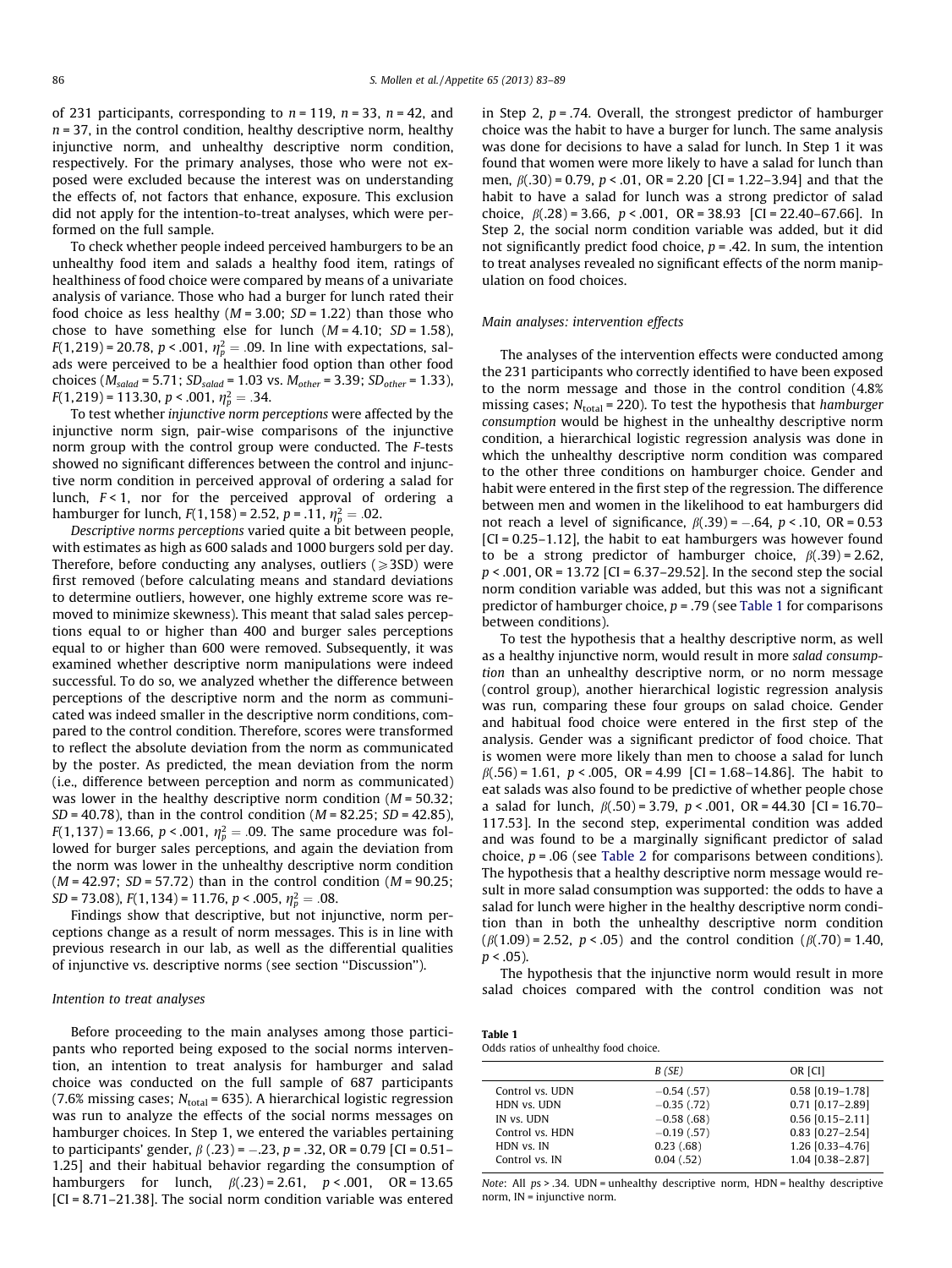<span id="page-5-0"></span>Table 2 Odds ratios of healthy food choice.

|                 | B(SE)            | OR [CI]             |
|-----------------|------------------|---------------------|
| Control vs. HDN | $1.40(.70)^*$    | 4.05 [1.02-16.06]   |
| UDN vs. HDN     | $2.52(1.09)^{*}$ | 12.40 [1.47-104.86] |
| Control vs. IN  | 1.03(0.70)       | 2.80 [0.71-11.05]   |
| UDN vs. IN      | $2.15(1.09)^{4}$ | 8.58 [1.02-72.00]   |
| IN vs. HDN      | 0.37(0.78)       | 1.45 [0.31-6.65]    |
| Control vs. UDN | $-1.12$ (.97)    | $0.33$ [0.05-2.18]  |

Note: UDN = unhealthy descriptive norm, HDN = healthy descriptive norm, IN = injunctive norm.

 $p < .05$ .

confirmed. The odds to have a salad in the injunctive norm condition did not differ significantly from the odds to have a salad in the control condition ( $\beta(.70) = 1.03$ ,  $p = .14$ ). When comparing the injunctive norm condition to the unhealthy descriptive norm condition, a significant difference was found  $(\beta(1.09) = 2.15, p < .05)$ , such that those in the injunctive norm condition chose a salad for lunch more often than those in the unhealthy descriptive norm condition.

#### Discussion

The goal of the current study was to increase the external validity of the effects of descriptive and injunctive norms on food choice. For this purpose, a field experiment was conducted in which healthy and unhealthy descriptive norms, as well as healthy injunctive norms, were communicated. With regard to healthy social norms, it was hypothesized that both a descriptive (i.e., what most others do) as well as an injunctive norm (i.e., what most others think one should do) message would have a positive effect on food choice. In line with expectations, the healthy descriptive norm message resulted in more healthy choices compared with the no norm control condition. Those exposed to an injunctive norm message, however, did not make significantly more healthy food choices than those in the control condition. Both healthy social norms signs (i.e., descriptive, injunctive) did increase the number of healthy food choices relative to the unhealthy descriptive norm message. While findings with regard to healthy food choices mostly align with our predictions, unhealthy food choices remained unaffected by social norms messages.

The current study extends prior research on social norms and food choice by demonstrating that the influence of social norms goes beyond the laboratory environment ([Burger et al., 2010\)](#page-6-0) and affects food choices in real-life situations. This approach of studying norms in the field is in line with much of the social norms research, mainly in the domain of environmental concern (e.g., [Cialdini, 2005; Cialdini et al., 1990; Nolan et al., 2008](#page-6-0)), and is important for demonstrating external validity. This study – high in ecological validity – confirms the assumption that social norms influence daily diet decisions. The current study also appears to support findings from laboratory-based studies focusing on the effects of social norms on food choices.

In fact the current findings with regard to effects of descriptive norms on healthy food choices mimic those from [Burger et al.](#page-6-0) [\(2010\)](#page-6-0). In a laboratory environment, they demonstrated differences between healthy and unhealthy descriptive norms on food choice, and between healthy descriptive norms and a control condition, but not between an unhealthy descriptive norm and a control group. Taken together, these findings seem to suggest that positive influences from the social environment with regard to food choices may be somewhat stronger than potential negative influences. A reason for this may be that upon confrontation with an unhealthy descriptive norm, e.g. seeing that most people conproblems with overweight and obesity. Contrary to expectations, highlighting healthy injunctive norms (''you should eat salad'') did not result in healthier choices, compared to the control condition. This finding is not unique, as it aligns with findings from [Lally et al. \(2011\).](#page-6-0) While they found that descriptive norm perceptions were predictive of fruit and vegetable, sugar-sweetened drinks and snack food intake, they found no effects of injunctive norms on food intake. They postulated that this may be due to the fact that injunctive norms may be less important for quick decisions. They also highlighted self-regulatory resources as a possible explanation. The same factors may underlie the current findings. While descriptive norms are most influential under conditions of low effortful cognitive activity, injunctive norms require more cognitive activity to influence behavior [\(Jacobson et al., 2011\)](#page-6-0). The current setting of an on campus food court likely is one in which quick decisions are made under conditions of low effortful cognitive activity, which makes descriptive norms more likely to influence behavior, compared to injunctive norms.

Another reason may be that interventions that are based on telling people what they should or should not do cause reactance ([Bre](#page-6-0)[hm, 1966](#page-6-0)). It may be that injunctive norm messages need to be coupled with factors that enhance credibility by, for example, attributing the message to an expert source (''Your doctor believes you should eat more fruits and vegetables'') or a source close to the target audience ([Hogg & Reid, 2006; Terry & Hogg, 1996](#page-6-0); ''Your children would want you to eat more fruits and vegetables''). This approach may be somewhat more palatable than simply asserting: "you should eat more fruits and vegetables." This is, of course, speculative, but it is worthy of future research to investigate the extent to which injunctive norms emanating from various sources are more or less effective.

Our findings indicate that highlighting healthy descriptive norms provides an effective strategy to promote healthy behavior. While this finding indicates that health campaigns can successfully promote healthy behaviors by making salient the preponderance of the behavior in a social environment, this strategy may not be possible if the preponderance of behavior is negative to begin with – if, for example, most people in the community practice unhealthy behaviors. In this case, it may be worth developing a strategic message frame that highlights the ''special'' nature of the few people who engage in the healthy behaviors. Indeed, the diffusion of innovations theory [\(Rogers, 1962](#page-6-0)) points out that innovators – who tend to be few in number – are often influential in propagating an innovation in society. Future research could investigate whether messages pertaining to prevalence of behavior are differentially influential, in comparison to messages pertaining to particular individuals.

#### Limitations

A limitation of the current study is that only one-fifth of the participants actually reported having seen the posters through which social norms were conveyed. Exposure, of course, is key in attaining desired effects [\(McGuire, 1985\)](#page-6-0), and it appears that a majority of respondents in the food court were not affected by our manipulations because they were not exposed to the messages. Additionally, there may be a gap between actual exposure and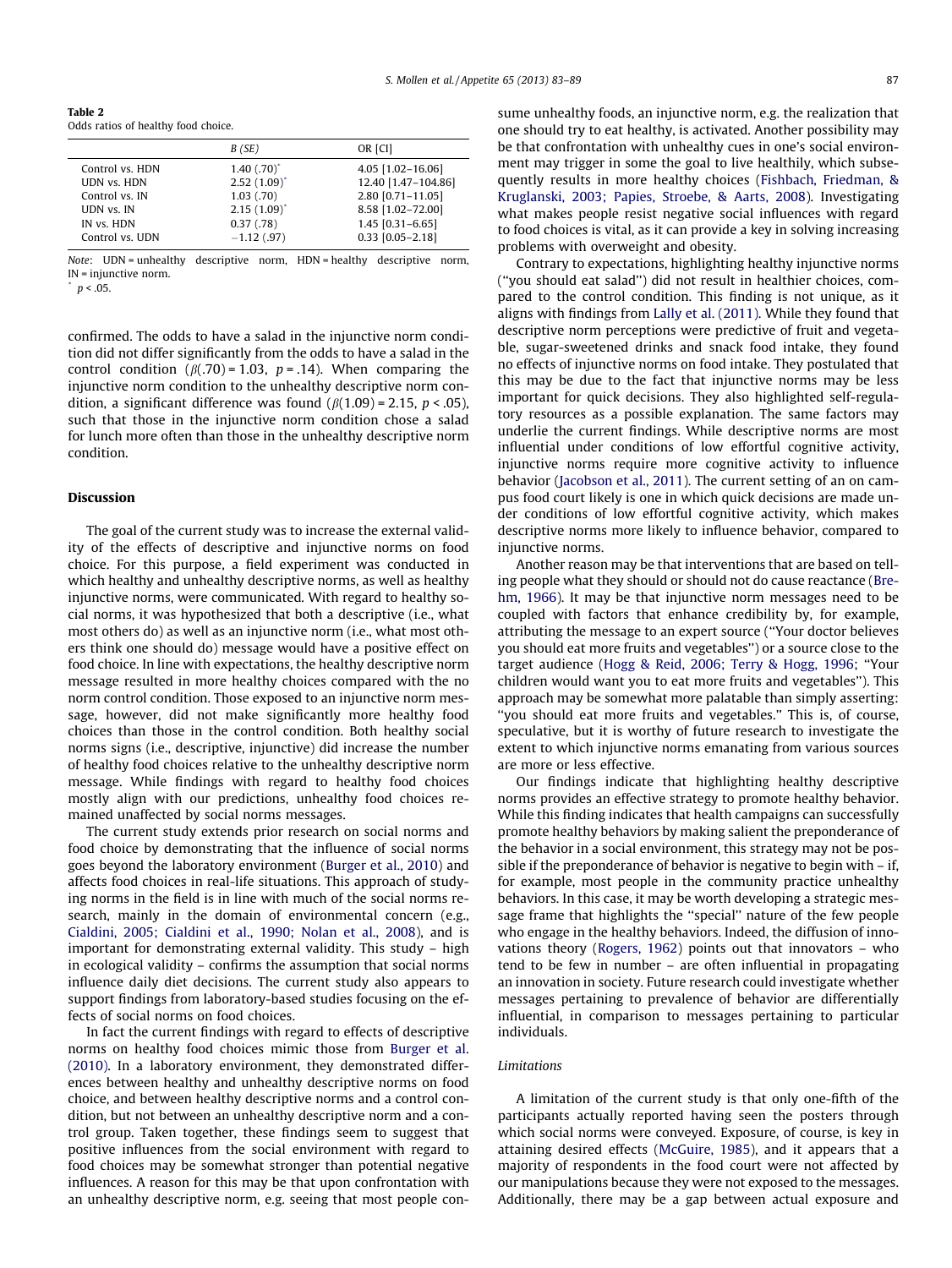<span id="page-6-0"></span>reported exposure. Laboratory-based studies can ensure exposure because audiences tend to be captive, and thereby enhance the efficacy of the experimental manipulations. The strength of a field-experiment, however, lies in its ecological validity. However, the potency of field studies tends to be weaker because of lower levels of exposure to experimental stimuli in natural environments, thereby diluting effectiveness. This highlights the difference between efficacy and effectiveness (Flay, 1986).

Related to the previous point on message exposure, another limitation is that a large group of students in the experimental conditions were removed from analyses because they reported not seeing a sign upon entering the food-court. In the control condition only a small number of participants were removed from analyses (for the opposite reason of indicating to have seen a poster upon entering). This means that the composition of participants in the social norm conditions might be more homogeneous than in the control group. An alternative explanation might therefore be that this difference between the experimental conditions and the control condition is responsible for the differences found in food choice. This, however, seems unlikely, as the largest differences were found between the healthy and unhealthy social norm conditions. This makes it more likely that the social norm messages are indeed responsible for changes in food choice and that these findings are not merely an artifact of participant selection.

With regard to norm perceptions it was found that descriptive norm perceptions changed as a function of descriptive norm messages, while injunctive norm perceptions did not. An explanation for this finding might lie in the differential qualities of injunctive and descriptive norms. While descriptive norms are likely to change from situation to situation, injunctive norms are relatively universal cultural standards on how to behave (Reno, Cialdini, & Kallgren, 1993). Consequently, most people are already aware of what others approve or disapprove of. While descriptive norm messages changed norm perceptions and thereby changed behavior, injunctive norm messages likely affect behavior by making salient already existing beliefs (Fishbein & Cappella, 2006). Future research, however, should explore enhanced methods to measure whether injunctive norms are successfully activated by means of messages.

A final consideration is that the researcher was not blind to the conditions of the study. Every day the signs that conveyed the normative messages were set up by the researcher who also handed out the questionnaires; this might have influenced the results. To this end, researchers – apart from certain constraints mentioned in the methods section – tried to distribute the questionnaires in a way that was as random as possible. Objective sales-data obtained from the food-court<sup>2</sup> indeed provide evidence that this random selection of participants was successful. Objective sales-data were mostly in line with self-reported food choice data obtained through the questionnaires, meaning that relative differences between conditions are comparable for objective and self-reported choices.

This enhances our confidence that the behavior data obtained through the questionnaires indeed reflects actual choices made by visitors of the food court and were likely not the result of the researcher's bias.

#### Conclusion

Findings from this study point to the fact that the social environment plays a great role in food choices people make on a daily basis. More research, however, is needed to uncover the conditions under which descriptive or injunctive norms most strongly influence behavior. Additionally, the factors that determine whether or not people conform to social norms deserve more attention, as it will deepen our understanding of normative influence, as well as aid the development of more effective health campaigns.

## References

- Brehm, J. W. (1966). A theory of psychological reactance. New York: Academic Press. Burger, J. M., Bell, H., Harvey, K., Johnson, J., Stewart, C., Dorian, K., et al. (2010).
- Nutritious or delicious? The effect of descriptive norm information on food choice. Journal of Social and Clinical Psychology, 29, 228–242.
- Burger, J. M., & Shelton, M. (2011). Changing everyday health behaviors through descriptive norm manipulations. Social Influence, 6, 69–77.
- Christakis, N. A., & Fowler, J. H. (2007). The spread of obesity in a large social network over 32 years. The New England Journal of Medicine, 357, 370–379.
- Cialdini, R. B. (1984). Influence. The psychology of persuasion (Rev. ed.). New York: HarperCollins Publishers.
- Cialdini, R. B. (2005). Don't throw in the towel. Use social influence research. Observer, from <[http://www.psychologicalscience.org/observer/](http://www.psychologicalscience.org/observer/getarticle.cfm?id=1762) [getarticle.cfm?id=1762](http://www.psychologicalscience.org/observer/getarticle.cfm?id=1762)>.
- Cialdini, R. B., Demaine, L. J., Sagarin, B. J., Barrett, D. W., Rhoads, K., & Winter, P. L. (2006). Managing social norms for persuasive impact. Social Influence, 1, 3–15.
- Cialdini, R. B., & Goldstein, N. J. (2004). Social influence. Compliance and conformity. Annual Review of Psychology, 55, 591–621.
- Cialdini, R. B., Reno, R. R., & Kallgren, C. A. (1990). A focus theory of normative conduct. Recycling the concept of norms to reduce littering in public places. Journal of Personality and Social Psychology, 58, 1015–1026.
- Cook, T. D., & Campbell, D. T. (1979). Quasi-experimentation. Design and analysis issues for field settings. Boston, MA: Houghton Mifflin.
- Deutsch, M., & Gerard, H. B. (1955). A study of normative and informational social influences upon individual judgment. The Journal of Abnormal and Social Psychology, 51, 629–636.
- Fishbach, A., Friedman, R. S., & Kruglanski, A. W. (2003). Leading us not unto temptation. Momentary alurements elicit overriding goal activation. Journal of Personality and Social Psychology, 84, 296–309.
- Fishbein, M., & Cappella, J. N. (2006). The role of theory in developing effective health communications. Journal of Communication, 56, S1–S17.
- Flay, B. R. (1986). Efficacy and effectiveness trials (and other phases of research) in the development of health promotion programs. Preventive Medicine, 15, 451–474.
- Goldstein, Noah. J., Cialdini, Robert. B., & Griskevicius, V. (2008). A room with a viewpoint. Using social norms to motivate environmental conservation in hotels. Journal of Consumer Research, 35, 472–482.
- Hill, J. O., Wyatt, H. R., Reed, G. W., & Peters, J. C. (2003). Obesity and the environment. Where do we go from here. Science, 299, 853–855.
- Hogg, M. A., & Reid, S. A. (2006). Social identity, self-categorization, and the communication of group norms. Communication Theory, 16, 7–30.
- Jacobson, R. P., Mortensen, C. R., & Cialdini, R. B. (2011). Bodies obliged and unbound. Differentiated response tendencies for injunctive and descriptive social norms. Journal of Personality and Social Psychology, 100, 433–448.
- Keizer, K., Linderberg, Siegwart, & Steg, Linda (2008). The spreading of disorder. Science, 322, 1681–1685.
- Lally, P., Bartle, N., & Wardle, J. (2011). Social norms and diet in adolescents. Appetite, 57, 623–627.
- Lapinski, M. K., Rimal, R. N., DeVries, R., & Lee, E. L. (2007). The role of group orientation and descriptive norms on water conservation attitudes and behaviors. Health Communication, 22, 133–142.
- Lowe, M. R., Tappe, K. A., Butyn, M. L., Annunziato, R. A., Coletta, M. C., Ochner, C. N., & Rolls, B. J. (2010). An intervention study targeting nutritional intake in worksite cafeterias. Eating Behaviors, 11, 144–151.
- McGuire, W. J. (1985). Attitudes and attitude change (Vol. 2). New York: Random House.
- Nolan, J. M., Schultz, P. W., Cialdini, R. B., Goldstein, N. J., & Griskevicius, V. (2008). Normative social influence is underdetected. Personality and Social Psychology Bulletin, 34, 913–923.
- Papies, E. K., Stroebe, W., & Aarts, H. (2008). Healthy cognition. Processes of selfregulatory success in restrained eating. Personality and Social Psychology Bulletin, 34, 1290–1300.
- Reno, R. R., Cialdini, R. B., & Kallgren, C. A. (1993). The transsituational influence of social norms. Journal of Personality and Social Psychology, 64, 104–112.
- Rogers, E. M. (1962). Diffusion of innovations. New York: Free Press.
- Schultz, P. W., Nolan, J. M., Cialdini, R. B., Goldstein, N. J., & Griskevicius, V. (2007). The constructive, destructive, and reconstructive power of social norms. Psychological Science, 18, 429–434.

<sup>2</sup> Objective data concern the number of transactions of the salad bar and grill area the first day each sign was displayed. This was done because these data points resemble the self-reported data the most, because a single transaction reflects a single person in this case. Numbers salad choice: Injunctive #332; Healthy descriptive #357; Unhealthy descriptive #283; Control #273. Numbers burger choice: Injunctive #225; Healthy descriptive #177; Unhealthy descriptive #188; Control #148.